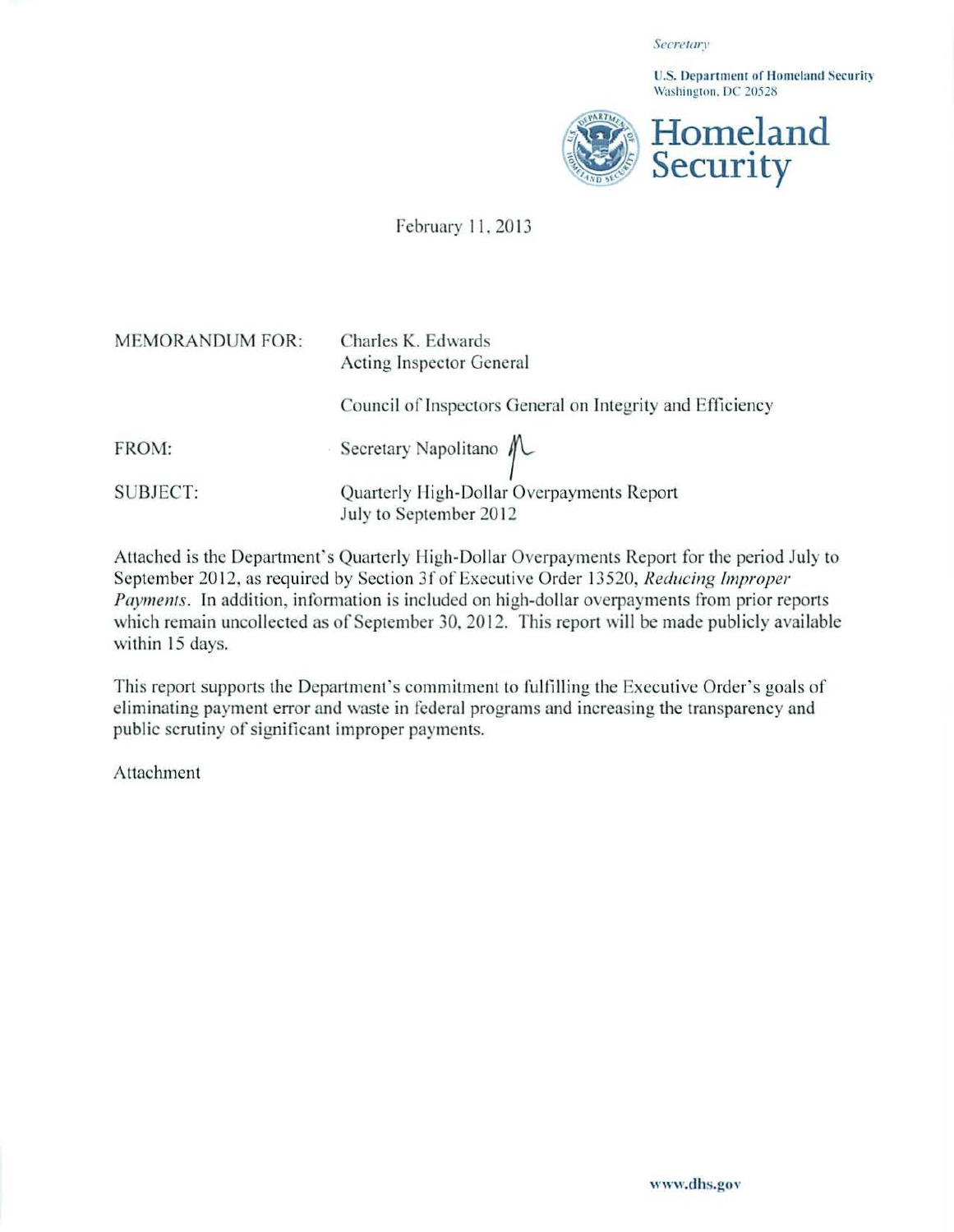# **Department of Homeland Security High-Dollar Overpayments Report for the Quarter Ending September 30, 2012**

| Component    | <b>Recipient Type</b><br>(Entity or Individual) | <b>City and State</b>        | Program(s)<br>Responsible                                                                 | <b>Collection Actions</b><br><b>Taken or Planned</b>                         | Why the Overpayment Occurred And Actions to Prevent Reoccurrence                                                                                                                                                                                                                                                                                                                                                                                                                                                                                                                                                                                                                                                                                                                                 | <b>Payment Date</b> | Date High \$<br>Overpayment<br>dentified for Reporting<br>to the Department | <b>Amount Paid</b> | Correct<br>Amount | Overpayment<br>Amount | <b>Recovered Amount</b> | Outstanding<br><b>Balance</b> |
|--------------|-------------------------------------------------|------------------------------|-------------------------------------------------------------------------------------------|------------------------------------------------------------------------------|--------------------------------------------------------------------------------------------------------------------------------------------------------------------------------------------------------------------------------------------------------------------------------------------------------------------------------------------------------------------------------------------------------------------------------------------------------------------------------------------------------------------------------------------------------------------------------------------------------------------------------------------------------------------------------------------------------------------------------------------------------------------------------------------------|---------------------|-----------------------------------------------------------------------------|--------------------|-------------------|-----------------------|-------------------------|-------------------------------|
| CBP          | Entity                                          |                              | Washington, DC Office of Human<br>Resources Management<br>and Office of<br>Administration | Vendor returned overpayment.                                                 | An invoice was paid twice due to a manual override of the duplicate invoice warning<br>message by the payment technician.<br>To prevent reoccurrence in the future, the Office of Human Resources Management will<br>review the internal controls currently in place to ensure duplicate invoice information will<br>not be entered. The Office of Administration met with the technician and reinforced the<br>need to ensure system error warnings are properly researched prior to overriding the                                                                                                                                                                                                                                                                                             | June 11, 2012       | September 17, 2012                                                          | \$40,104.13        | \$0.00            | \$40,104.13           | \$40,104.13             | \$0.00                        |
| <b>FLETC</b> | Individual                                      | Glynco, GA                   | Human Capital<br>Operations Division                                                      | A collection bill was sent to the<br>recipient to recoup the<br>overpayment. | control.<br>A list of individuals eligible for back payment of overtime was not properly vetted by staff<br>within the Human Capital Operations Division prior to disbursement of funds. As a result,<br>nine individuals were paid that were later deemed ineligible due to their position<br>classification.<br>New processes have been implemented by management that require review and<br>certification of payments to individuals by Human Capital Division staff prior to the                                                                                                                                                                                                                                                                                                             | January 25-26, 2012 | August 10, 2012                                                             | \$122,460.32       | \$0.00            | \$122,460.32          | \$0.00                  | \$122,460.32                  |
| ICE          | Entity                                          | Corpus Christi,<br><b>TX</b> | Office of Financial<br>Management Burlington<br><b>Finance Center</b>                     | The vendor returned the funds<br>through Treasury.                           | disbursement of funds.<br>An inter-governmental service agreement was prepared using the wrong DUNS number, September 19-24, 2012 September 26-27, 2012 \$2,057,231.00<br>which resulted in the creation of an obligation and four payments under an incorrect<br>vendor code.<br>The importance of verifying all of the vendor's information, to include but not limited to,<br>the Tax Identification Number and banking information will be verified prior to submitting<br>payment for processing. Periodic refresher training will be provided to staff to ensure<br>payment technicians properly validate payment information.                                                                                                                                                             |                     |                                                                             |                    | \$0.00            | \$2,057,231.00        | \$2,057,231.00          | \$0.00                        |
| <b>TSA</b>   | Entity                                          | Pittsburgh, PA               | <b>Commercial Payables</b>                                                                | The overpayment will be offset<br>against a future invoice.                  | The same invoice was received twice, once by e-mail and once by regular mail. The<br>invoice received first was paid using the invoice number. The second invoice received<br>was paid using the billing number. Since two different numbers were used, research did<br>not reveal that the second invoice was a duplicate.<br>Training was conducted over invoice verification & payment procedures to ensure that<br>this issue does not reoccur.                                                                                                                                                                                                                                                                                                                                              | August 9, 2012      | August 9, 2012                                                              | \$345,270.00       | \$0.00            | \$345,270.00          | \$0.00                  | \$345,270.00                  |
| <b>USCG</b>  | Individual                                      |                              | Washington, DC   Pay & Personnel Center                                                   | recoup overpayment.                                                          | Payroll deduction implemented to Early termination of orders were issued for a service member. No notice was generated<br>for the Servicing Personnel Office to terminate entitlement.<br>The Pay & Personnel Center will update the Personnel & Pay Procedures Manual to<br>clarify the process for services members regarding the review and validation of monthly<br>leave and earnings statements, as well as the process for reporting discrepancies.<br>Process controls will be implemented to require the retention of a monthly recall roster to<br>ensure those members are removed timely from entitlement status to avoid an<br>overpayment. A memo will be distributed to all Servicing Personnel Offices, emphasizing<br>the importance of timely reporting of early terminations. | June 29, 2012       | July 9, 2012                                                                | \$20,703.69        | \$0.00            | \$20,703.69           | \$9,116.52              | \$11,587.17                   |
| <b>USCG</b>  | Individual                                      |                              | Los Angeles, CA Pay & Personnel Center                                                    | recoup overpayment.                                                          | Payroll deduction implemented to Early termination of orders were issued for a service member. No notice was generated<br>for the Servicing Personnel Office to terminate entitlement.<br>The Pay & Personnel Center will update the Personnel & Pay Procedures Manual to<br>clarify the process for services members regarding the review and validation of monthly<br>leave and earnings statements, as well as the process for reporting discrepancies.<br>Process controls will be implemented to require the retention of a monthly recall roster to<br>ensure those members are removed timely from entitlement status to avoid an<br>overpayment. A memo will be distributed to all Servicing Personnel Offices, emphasizing<br>the importance of timely reporting of early terminations. | July 31, 2012       | August 31, 2012                                                             | \$7,715.68         | \$0.00            | \$7,715.68            | \$0.00                  | \$7,715.68                    |
| <b>USCG</b>  | Individual                                      | Malaga, Spain                | Pay & Personnel Center                                                                    | Collection received from the<br>service member's estate.                     | Two payments were made to the service member prior to receiving a notification of their<br>death. The overpayments were identified through the Defense Manpower Data Center<br>death match.<br>Individuals will be identified in the Do Not Pay Portal which includes the Death Master<br>File, as part of the Department's Do Not Pay Plan.                                                                                                                                                                                                                                                                                                                                                                                                                                                     | August 31, 2012     | September 6, 2012                                                           | \$7,519.24         | \$0.00            | \$7,519.24            | \$7,519.24              | \$0.00                        |
|              |                                                 |                              |                                                                                           |                                                                              |                                                                                                                                                                                                                                                                                                                                                                                                                                                                                                                                                                                                                                                                                                                                                                                                  |                     | Totals                                                                      | \$2,601,004.06     | \$0.00            | \$2,601,004.06        | \$2,113,970.89          | \$487.033.17                  |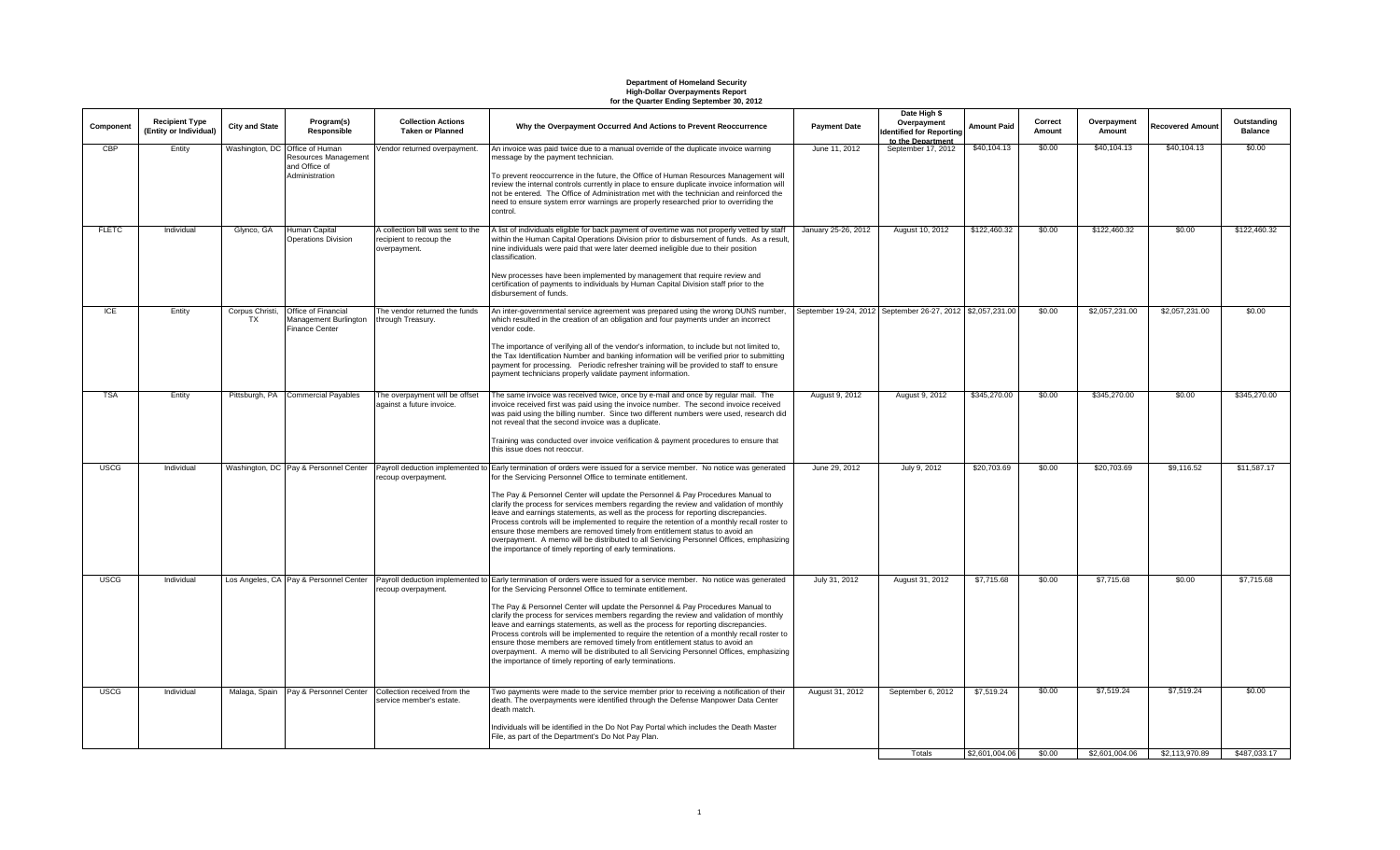|             | <b>Debts Under Collection by DHS</b> |                       |                                                      |                                                                                                                                                                                                                                                                                                                                                                                                                                                                                                                                                                                                                                                                                                                                  |                     |                                                                                  |             |                                     |                       |                     |                               |                     |
|-------------|--------------------------------------|-----------------------|------------------------------------------------------|----------------------------------------------------------------------------------------------------------------------------------------------------------------------------------------------------------------------------------------------------------------------------------------------------------------------------------------------------------------------------------------------------------------------------------------------------------------------------------------------------------------------------------------------------------------------------------------------------------------------------------------------------------------------------------------------------------------------------------|---------------------|----------------------------------------------------------------------------------|-------------|-------------------------------------|-----------------------|---------------------|-------------------------------|---------------------|
| Component   | <b>Recipient Type</b>                | <b>City and State</b> | Program(s)<br>Responsible                            | <b>Recovery Action Taken or Planned</b>                                                                                                                                                                                                                                                                                                                                                                                                                                                                                                                                                                                                                                                                                          | <b>Payment Date</b> | Date High \$ Overpayment<br><b>Identified for Reporting</b><br>to the Department |             | <b>Amount Paid   Correct Amount</b> | Overpayment<br>Amount | Recovered<br>Amount | Outstanding<br><b>Balance</b> | Days<br>Outstanding |
| <b>FEMA</b> | Entity                               | Steelville, IL        | Emergency Food &<br>Shelter Program                  | FEMA's Office of the General Counsel has determined that FEMA does<br>not have the legal authority to process debt collections for the<br>Emergency Food and Shelter Program. Instead, FEMA's Servicing<br>Agent will collect the funds from the Charitable Organizations on our<br>behalf. Funds collected are remitted back to FEMA.<br>The Servicing Agent has reached out to the applicable Charitable<br>Organization and informed them that either they supply additional<br>documentation to support their drawdowns or return the funds. If the<br>Charitable Organization does not comply with the Servicing Agent's<br>request, they will be denied any future funding from the Emergency<br>Food and Shelter Program. | December 1, 2009    | November 15, 2011                                                                | \$25,364.00 | \$0.00                              | \$25,364.00           | \$0.00              | \$25,364.00                   | 320                 |
| <b>FEMA</b> | Entity                               | Mansfield, OH         | Emergency Food &<br>Shelter Program                  | FEMA's Office of the General Counsel has determined that FEMA does<br>not have the legal authority to process debt collections for the<br>Emergency Food and Shelter Program. Instead, FEMA's Servicing<br>Agent will collect the funds from the Charitable Organizations on our<br>behalf. Funds collected are remitted back to FEMA.<br>The Servicing Agent has reached out to the applicable Charitable<br>Organization and informed them that either they supply additional<br>documentation to support their drawdowns or return the funds. If the<br>Charitable Organization does not comply with the Servicing Agent's<br>request, they will be denied any future funding from the Emergency<br>Food and Shelter Program. | November 23, 2009   | November 15, 2011                                                                | \$26,837.50 | \$11,137.50                         | \$15,700.00           | \$0.00              | \$15,700.00                   | 320                 |
| <b>FEMA</b> | Entity                               |                       | Jacksonville, FL Emergency Food &<br>Shelter Program | FEMA's Office of the General Counsel has determined that FEMA does<br>not have the legal authority to process debt collections for the<br>Emergency Food and Shelter Program. Instead, FEMA's Servicing<br>Agent will collect the funds from the Charitable Organizations on our<br>behalf. Funds collected are remitted back to FEMA.<br>The Servicing Agent has reached out to the applicable Charitable<br>Organization and informed them that either they supply additional<br>documentation to support their drawdowns or return the funds. If the<br>Charitable Organization does not comply with the Servicing Agent's<br>request, they will be denied any future funding from the Emergency<br>Food and Shelter Program. | May 18, 2009        | November 15, 2011                                                                | \$27,830.00 | \$15,782.74                         | \$12,047.26           | \$0.00              | \$12,047.26                   | 320                 |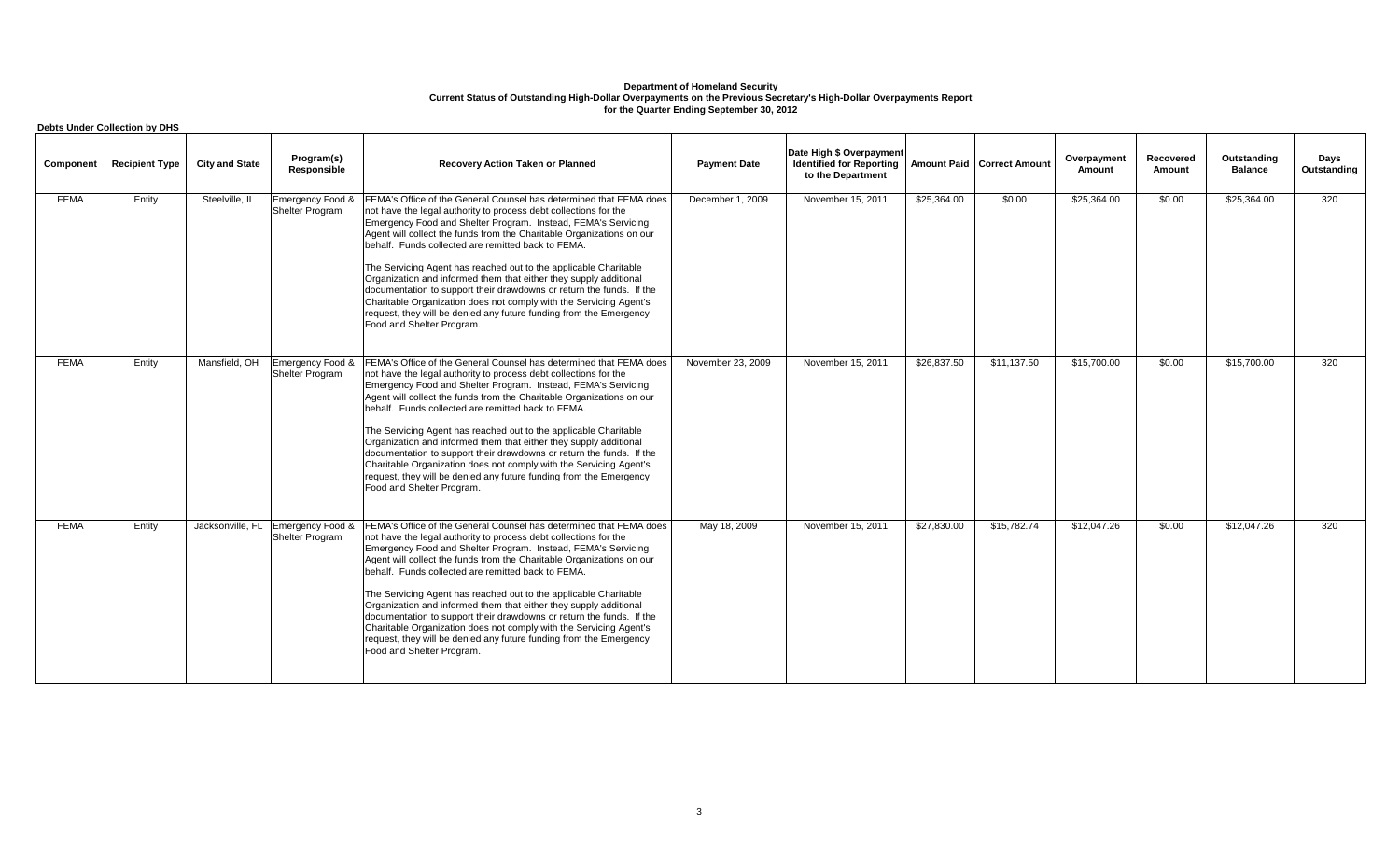|             | <b>Debts Under Collection by DHS</b> |                       |                                                             |                                                                                                                                                                                                                                                                                                                                                                                                            |                     |                                                                                  |                |                                     |                       |                     |                               |                     |
|-------------|--------------------------------------|-----------------------|-------------------------------------------------------------|------------------------------------------------------------------------------------------------------------------------------------------------------------------------------------------------------------------------------------------------------------------------------------------------------------------------------------------------------------------------------------------------------------|---------------------|----------------------------------------------------------------------------------|----------------|-------------------------------------|-----------------------|---------------------|-------------------------------|---------------------|
| Component   | <b>Recipient Type</b>                | <b>City and State</b> | Program(s)<br>Responsible                                   | <b>Recovery Action Taken or Planned</b>                                                                                                                                                                                                                                                                                                                                                                    | <b>Payment Date</b> | Date High \$ Overpayment<br><b>Identified for Reporting</b><br>to the Department |                | <b>Amount Paid   Correct Amount</b> | Overpayment<br>Amount | Recovered<br>Amount | Outstanding<br><b>Balance</b> | Days<br>Outstanding |
| <b>FEMA</b> | Entity                               | Sylacauga, AL         | Emergency Food &<br>Shelter Program                         | FEMA's Office of the General Counsel has determined that FEMA does<br>not have the legal authority to process debt collections for the<br>Emergency Food and Shelter Program. Instead, FEMA's Servicing<br>Agent will collect the funds from the Charitable Organizations on our<br>behalf. Funds collected are remitted back to FEMA.<br>The Servicing Agent has reached out to the applicable Charitable | October 28, 2009    | November 15, 2011                                                                | \$52,549.00    | \$0.00                              | \$52,549.00           | \$0.00              | \$52,549.00                   | 320                 |
|             |                                      |                       |                                                             | Organization and informed them that either they supply additional<br>documentation to support their drawdowns or return the funds. If the<br>Charitable Organization does not comply with the Servicing Agent's<br>request, they will be denied any future funding from the Emergency<br>Food and Shelter Program.                                                                                         |                     |                                                                                  |                |                                     |                       |                     |                               |                     |
| <b>FEMA</b> | Entity                               | Englewood, NJ         | Emergency Food &<br>Shelter Program                         | FEMA's Office of the General Counsel has determined that FEMA does<br>not have the legal authority to process debt collections for the<br>Emergency Food and Shelter Program. Instead, FEMA's Servicing<br>Agent will collect the funds from the Charitable Organizations on our<br>behalf. Funds collected are remitted back to FEMA.                                                                     | October 7, 2009     | November 15, 2011                                                                | \$178,890.00   | \$118,489.40                        | \$60,400.60           | \$0.00              | \$60,400.60                   | 320                 |
|             |                                      |                       |                                                             | The Servicing Agent has reached out to the applicable Charitable<br>Organization and informed them that either they supply additional<br>documentation to support their drawdowns or return the funds. If the<br>Charitable Organization does not comply with the Servicing Agent's<br>request, they will be denied any future funding from the Emergency<br>Food and Shelter Program.                     |                     |                                                                                  |                |                                     |                       |                     |                               |                     |
| <b>FEMA</b> | Entity                               |                       | Carson City, NV   Homeland Security<br><b>Grant Program</b> | A collection bill was sent to the recipient to recoup the overpayment.                                                                                                                                                                                                                                                                                                                                     | September 30, 2009  | August 5, 2010                                                                   | \$27,609.10    | \$0.00                              | \$27,609.10           | \$0.00              | \$27,609.10                   | 787                 |
| <b>FEMA</b> | Entity                               | Washington, DC        | <b>Homeland Security</b><br>Grants Program                  | A collection bill was sent to the recipient to recoup the overpayment.                                                                                                                                                                                                                                                                                                                                     | August 19, 2009     | July 28, 2010                                                                    | \$3,133,009.25 | \$2,489,893.60                      | \$643.115.65          | \$0.00              | \$643.115.65                  | 795                 |
| <b>FEMA</b> | Entity                               | Albany, NY            | <b>Homeland Security</b><br>Grants Program                  | A collection bill was sent to the recipient to recoup the overpayment.                                                                                                                                                                                                                                                                                                                                     | November 23, 2009   | November 15, 2011                                                                | \$48,474.76    | \$0.00                              | \$48,474.76           | \$0.00              | \$48,474.76                   | 320                 |
| <b>FEMA</b> | Entity                               |                       | U.S. Virgin Islands Port Security Grant<br>Program          | A collection bill was sent to the recipient to recoup the overpayment.                                                                                                                                                                                                                                                                                                                                     | September 13, 2010  | November 15, 2011                                                                | \$53,000.00    | \$0.00                              | \$53,000.00           | \$0.00              | \$53,000.00                   | 320                 |
| <b>FEMA</b> | Entity                               |                       | Silver Creek, NY Public Assistance                          | A collection bill was sent to the recipient to recoup the overpayment.                                                                                                                                                                                                                                                                                                                                     | March 17, 2010      | November 15, 2011                                                                | \$75,440.99    | \$0.00                              | \$75,440.99           | \$0.00              | \$75,440.99                   | 320                 |
| <b>USCG</b> | Individual                           | Seattle, WA           | Pay & Personnel<br>Center                                   | Payroll deduction implemented to recoup overpayment.                                                                                                                                                                                                                                                                                                                                                       | November 1, 2008    | June 15, 2011                                                                    | \$8,903.21     | \$1,051.71                          | \$7,851.50            | \$2,735.05          | \$5,116.45                    | 473                 |
| <b>USCG</b> | Individual                           | New York, NY          | Pay & Personnel<br>Center                                   | Payroll deduction implemented to recoup overpayment.                                                                                                                                                                                                                                                                                                                                                       | August 31, 2011     | October 31, 2011                                                                 | \$5,994.00     | \$0.00                              | \$5,994.00            | \$817.46            | \$5,176.54                    | 335                 |
| <b>USCG</b> | Individual                           | Alameda, CA           | Pay & Personnel<br>Center                                   | Payroll deduction implemented to recoup overpayment.                                                                                                                                                                                                                                                                                                                                                       | September 30, 2011  | October 31, 2011                                                                 | \$5,603.55     | \$0.00                              | \$5,603.55            | \$4,866.71          | \$736.84                      | 335                 |
| <b>USCG</b> | Individual                           | New Orleans, LA       | Pay & Personnel<br>Center                                   | Payroll deduction implemented to recoup overpayment.                                                                                                                                                                                                                                                                                                                                                       | October 1, 2011     | November 25, 2011                                                                | \$7,135.16     | \$0.00                              | \$7,135.16            | \$446.72            | \$6,688.44                    | 310                 |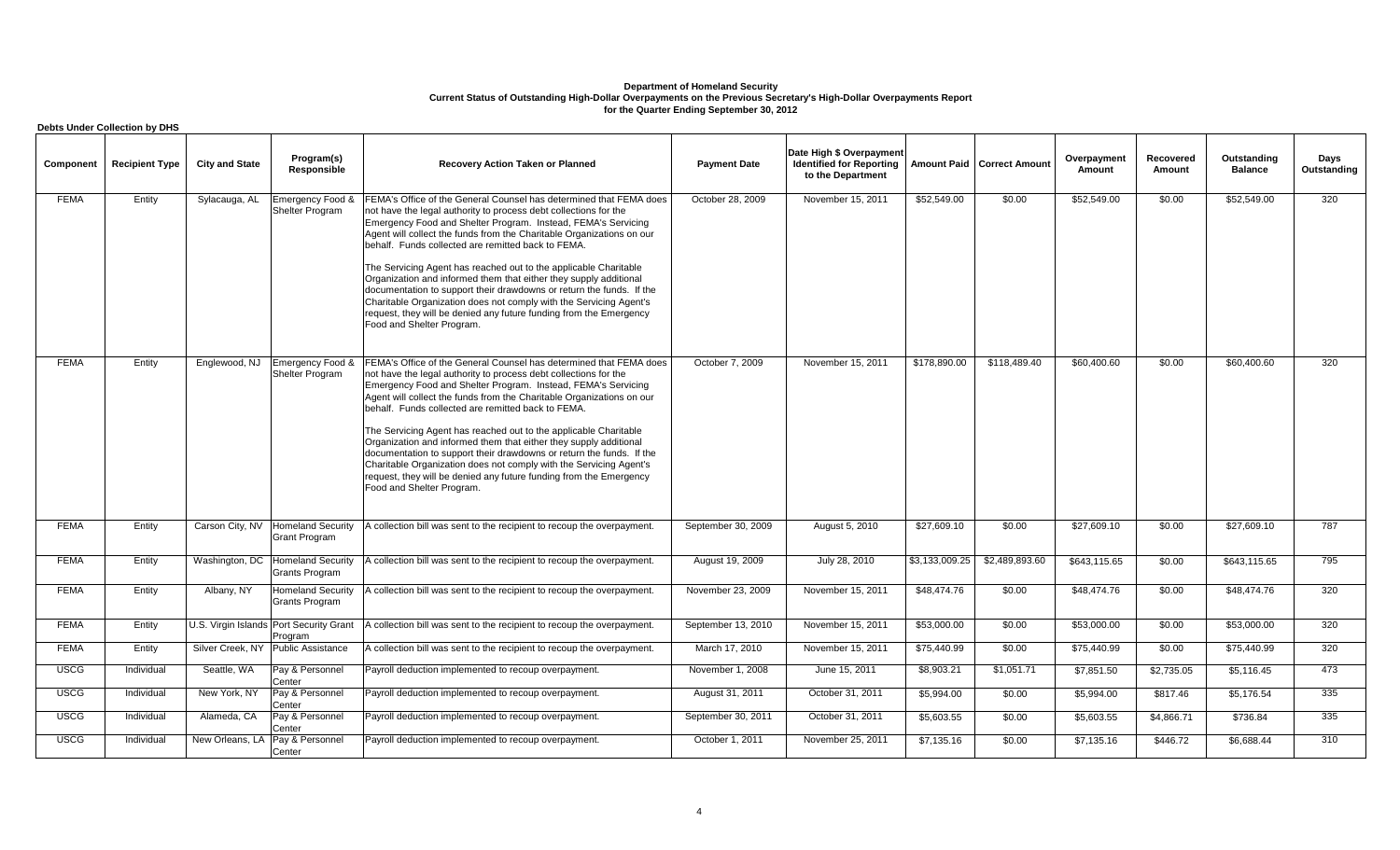|             | Debts Under Collection by DHS |                       |                                            |                                                      |                     |                                                                                  |             |                                     |                       |                     |                        |                     |
|-------------|-------------------------------|-----------------------|--------------------------------------------|------------------------------------------------------|---------------------|----------------------------------------------------------------------------------|-------------|-------------------------------------|-----------------------|---------------------|------------------------|---------------------|
| Component   | <b>Recipient Type</b>         | <b>City and State</b> | Program(s)<br>Responsible                  | <b>Recovery Action Taken or Planned</b>              | <b>Payment Date</b> | Date High \$ Overpayment<br><b>Identified for Reporting</b><br>to the Department |             | <b>Amount Paid   Correct Amount</b> | Overpayment<br>Amount | Recovered<br>Amount | Outstanding<br>Balance | Days<br>Outstanding |
| <b>USCG</b> | Individual                    | Kodiak, AK            | Pay & Personnel<br>Center                  | Payroll deduction implemented to recoup overpayment. | November 1, 2011    | November 18, 2011                                                                | \$6,307.41  | \$0.00                              | \$6,307.41            | \$2.819.44          | \$3,487.97             | 317                 |
| <b>USCG</b> | Individual                    | Kodiak, AK            | Pay & Personnel<br>Center                  | Payroll deduction implemented to recoup overpayment. | October 31, 2011    | November 8, 2011                                                                 | \$10,241.50 | \$0.00                              | \$10,241.50           | \$6,390.90          | \$3,850.60             | 327                 |
| <b>USCG</b> | Individual                    | Miami, FL             | Pay & Personnel<br>Center                  | Payroll deduction implemented to recoup overpayment. | December 15, 2011   | December 29, 2011                                                                | \$5,124.83  | \$0.00                              | \$5,124.83            | \$1,693.52          | \$3,431.31             | 276                 |
| <b>USCG</b> | Individual                    |                       | Washington, DC   Pay & Personnel<br>Center | Payroll deduction implemented to recoup overpayment. | December 30, 2011   | February 23, 2012                                                                | \$9,280.24  | \$0.00                              | \$9,280.24            | \$1,049.90          | \$8,230.34             | 220                 |
| <b>USCG</b> | Individual                    | Washington, DC        | Pay & Personnel<br>Center                  | Payroll deduction implemented to recoup overpayment. | December 30, 2011   | February 27, 2012                                                                | \$20,197.18 | \$0.00                              | \$20,197.18           | \$4,189.58          | \$16,007.60            | 216                 |
| <b>USCG</b> | Individual                    | Juneau, AK            | Pay & Personnel<br>Center                  | Payroll deduction implemented to recoup overpayment. | February 1, 2012    | March 1, 2012                                                                    | \$19,996.20 | \$0.00                              | \$19,996.20           | \$10,008.38         | \$9,987.82             | 213                 |
| <b>USCG</b> | Individual                    | Guam                  | Pay & Personnel<br>Center                  | Payroll deduction implemented to recoup overpayment. | April 1, 2012       | May 5, 2012                                                                      | \$6,736.72  | \$0.00                              | \$6,736.72            | \$832.35            | \$5,904.37             | 148                 |

Totals \$1,118,169.65 \$35,850.01 \$1,082,319.64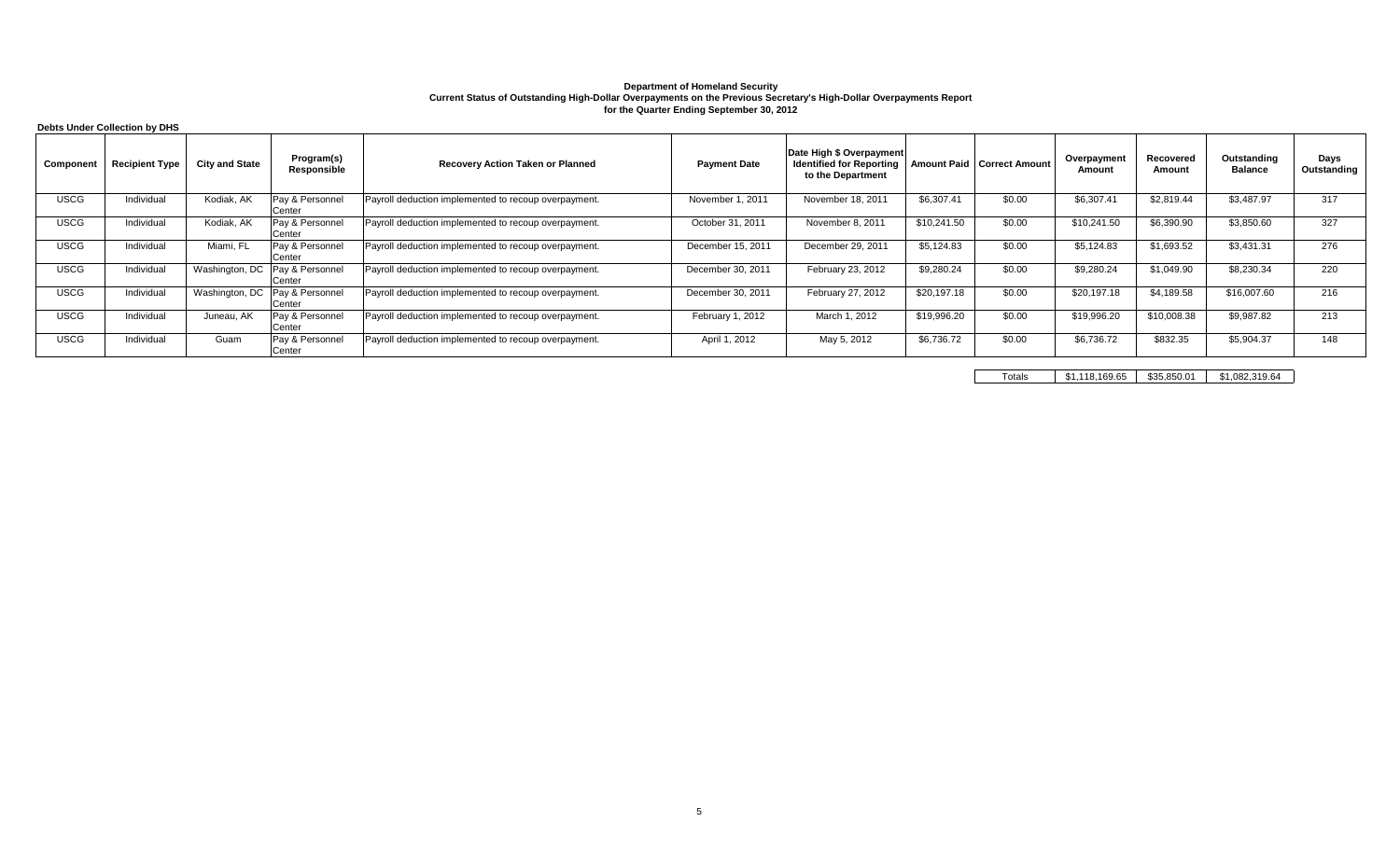**Debts Sent to Treasury Offset Program for Collection**

| Component   | Recipient<br>Type | <b>City and State</b>             | Program(s)<br>Responsible                        | <b>Recovery Action Taken or Planned</b>                                                                                                                                                                | <b>Payment Date</b> | Date High \$<br>Overpayment Identified<br>for Reporting to the<br><b>Department</b> | <b>Amount Paid</b> | Correct<br>Amount | Overpayment<br>Amount | Recovered<br>Amount | Outstanding<br><b>Balance</b> | Days<br>Outstanding |
|-------------|-------------------|-----------------------------------|--------------------------------------------------|--------------------------------------------------------------------------------------------------------------------------------------------------------------------------------------------------------|---------------------|-------------------------------------------------------------------------------------|--------------------|-------------------|-----------------------|---------------------|-------------------------------|---------------------|
| <b>FEMA</b> | Individual        | Seabrook, TX                      | Individual and<br>Households<br>Payments         | Recoupment package sent to individual. Debt later sent<br>to the Treasury Offset Program for collection.                                                                                               | November 11, 2008   | September 30, 2010                                                                  | \$19,239.54        | \$0.00            | \$19,239.54           | \$0.00              | \$19,239.54                   | 639                 |
| <b>USCG</b> | Entity            | Miami, FL                         | <b>Office of Financial</b><br>Policy and Systems | Contacted vendor who confirmed overpayment. Vendor<br>added to USCG 'Do Not Pay List' with automatic offset<br>of overpayment on next invoice. Debt sent to Treasury<br>Offset Program for collection. | September 25, 2010  | January 10, 2011                                                                    | \$76,740.37        | \$38,177.37       | \$38,563.00           | \$0.00              | \$38,563.00                   | 537                 |
| <b>USCG</b> | Individual        | New Orleans, LA   Pay & Personnel | <b>ICenter</b>                                   | Debt sent to the Treasury Offset Program for collection.                                                                                                                                               | December 27, 2011   | January 24, 2012                                                                    | \$6,990.34         | \$0.00            | \$6.990.34            | \$0.00              | \$6,990.34                    | 189                 |

Totals \$102,970.25 \$38,177.37 \$64,792.88 \$0.00 \$64,792.88